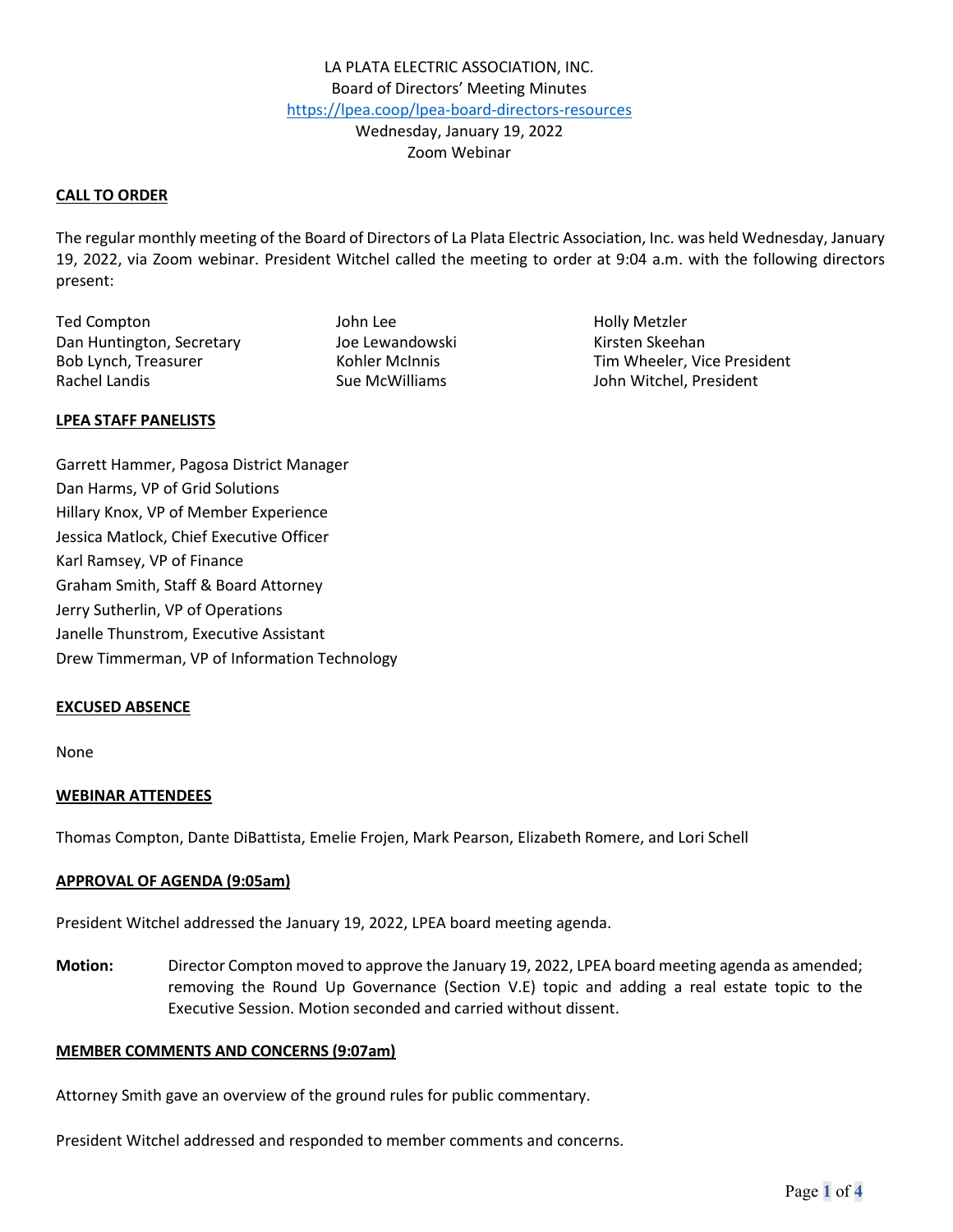# **CONSENT BOARD ITEMS (9:13am)**

President Witchel addressed the Consent Board Items.

Director Skeehan asked to remove Resolution 2022-1; CEO Authorization to Join and Renew Memberships from consent board items for further discussion.

- **Motion:** Director Lee moved to approve the remaining Consent Board Items: The December Board of Directors' meeting minutes, accepting new members, Capital Credits, monthly write-offs, director travel and training requests, director expenses, and director expenditures. Motion seconded and carried without dissent.
- **Motion:** Director Lynch moved to approve Resolution 2022-1; CEO Authorization to Join and Renew Memberships. Discussion ensued on CEO authorizations, delegations in LPEA's Bylaws, and removing Resolutions from consent board items going forth. Motion seconded and carried without dissent.

## **CEO AND STAFF REPORTS**

## **DIVISION DASHBOARDS (9:21am)**

CEO Matlock reported on key performance indicators for safety, reliability, finance, communications and outreach, beneficial electrification, and information technology. The division dashboard was made public prior to the board meeting. CEO Matlock and staff members took questions and suggestions related to discussed topics.

## **STORM UPDATE (9:42am)**

VP of Operations Sutherlin presented a detailed report on the December 2021 storms. The report showed overall statistics, which included comprehensive graphs that detailed causes and SAIDI (System Average Interruption Duration Index) numbers. Crews had many accomplishments to acknowledge as well as ways to improve. VP Sutherlin also discussed things that are out of our control during a storm and how this can impede assistance. VP Sutherlin took questions from board members.

### **FINANCE REPORT UPDATE (9:57am)**

VP of Finance Ramsey addressed the December 2021 and year end financials. All financial goals were met, although it was noted that equity percentage was higher than the board approved goal of 45-50%. This target range will be reviewed and will most likely change later this year after review by the Finance and Audit Committee (FAC). VP Ramsey took questions from board members.

### **BOARD ACTION AGENDA**

# **2021 MEMBER SURVEY RESULTS (10:12am)**

VP Knox gave an overview of the 2021 LPEA membership satisfaction survey results and the 2021 Tri-State survey results. The presentation included details about the survey methodology, which changed this year and impacted overall scores. VP Knox addressed board member questions and concerns throughout the presentation.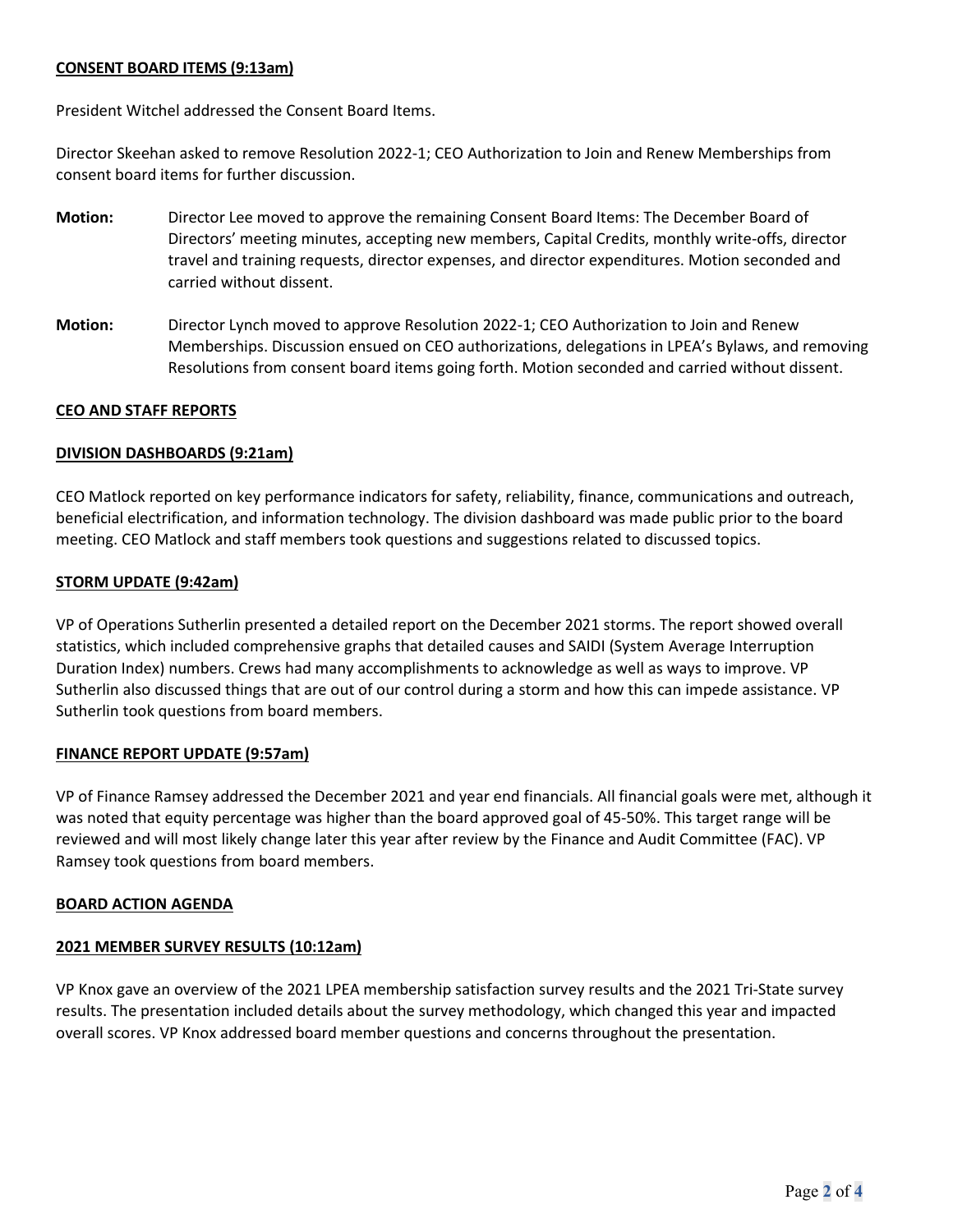# **FINANCE AND AUDIT COMMITTEE UPDATE (11:20am)**

Referring to the written FAC report, Committee Chair Lynch gave a brief update. Committee Chair Lynch gave an update on the COSA (Cost of Service Analysis) as conducted by EES Consulting. The full COSA report will be provided to the board at the March meeting. The LPEA Audit will be taking place onsite at the end of January by BKD. Committee Chair Lynch took questions from board members.

# **COMMITTEE ON POLICIES UPDATE (11:25am)**

Referring to the Committee on Policies (COP) report, Committee Chair Compton gave a brief update which included the upcoming schedule and policy review sequence that will take place at each meeting. Committee Chair Compton gave an overview of Policy 108 – Disclosure of Personnel Records. The Committee made a unanimous decision not to change Policy 108 as it currently stands. Committee Chair Compton and Attorney Smith took questions and suggestions regarding the current COP report.

# **APPOINT DELEGATE AND ALTERNATE TO NRECA, CREA, AND WU ANNUAL MEETINGS (11:38am)**

Attorney Smith requested a motion from the board to appoint a delegate and alternate representative for the NRECA meeting on March 6 in Nashville (or via Zoom), and the CREA and Western United (WU) annual meetings on Feb. 14.

**Motion:** Director McWilliams moved to appoint Director Skeehan as the delegate NRECA representative and Director Metzler as the delegate alternate representative for the CREA, and WU annual meetings.

## **Motion**

**Amended:** Director Skeehan moved to appoint Director Metzler as the delegate NRECA representative and Director Lee as the delegate representative for the CREA and WU annual meetings.

### **Motion**

**Resumed:** Director McInnis moved to appoint Director Lee as the alternate NRECA representative and Director Metzler as the alternate representative for the CREA and WU annual meetings. Motion seconded and carried without dissent.

# **ELECTION SUPERVISORY COMMITTEE APPOINTMENTS (11:50am)**

Attorney Smith requested a motion from the board to appoint the Election Supervisory Committee for 2022.

| <b>Mason Carpenter</b> | District 1 |
|------------------------|------------|
| <b>Sheryl Ayers</b>    | District 2 |
| Ross Park              | District 3 |
| <b>Bill Green</b>      | District 4 |

**Motion:** Director Huntington moved to reappoint the current Election Supervisory Committee members. Motion seconded and carried without dissent.

### **REPORTS**

# **ATTORNEY REPORT (11:53am)**

Referring to the written report included in the board packet, Attorney Smith highlighted work done for LPEA staff and board members after the December meeting. Attorney Smith took questions and suggestions from board members regarding legal matters as noted in his reports.